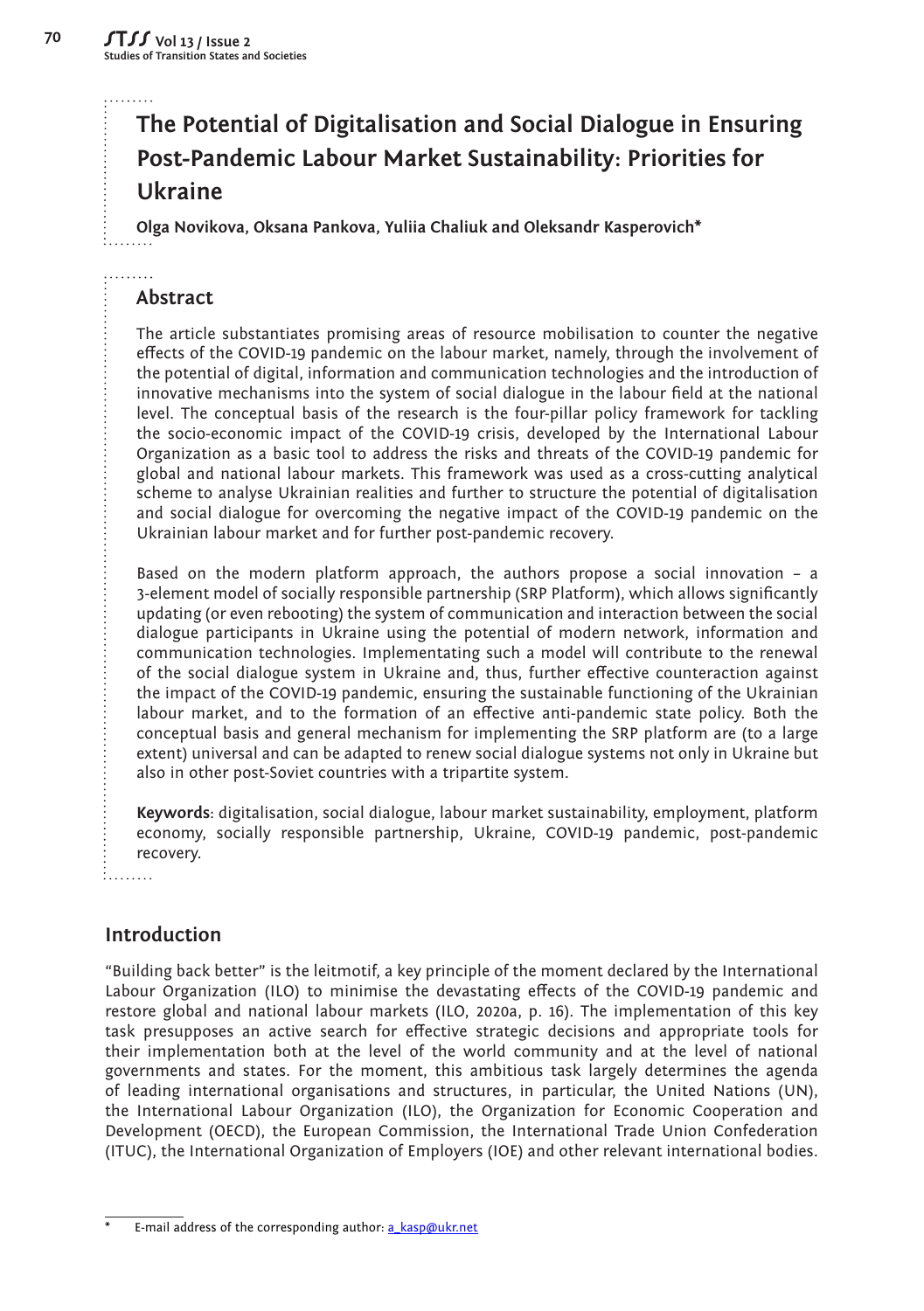What could be the ways and priority areas of "building back better" under the current conditions and trends? After all, the COVID-19 pandemic, despite some progress in vaccine development and mass vaccination, has not abated. New strains of the virus, new waves of the pandemic and the associated severe quarantine restrictions are emerging constantly. Therefore, the situation remains unstable and uncertain. However, regardless of further development of the pandemic, the task of rehabilitating the world economy and further post-pandemic recovery remains unalterable (National institute of strategic studies, 2020, p. 5).

The scientific community seeks answers to urgent questions of today, emphasising that the processes of deep structural changes launched by the pandemic will go far beyond anti-epidemic measures and will form configurations of socio-economic systems that in the long run should become more resistant to the depressive effects of biosocial components (National institute of strategic studies, 2020, p. 5). It should be borne in mind that modern labour market transformations are largely the result of a number of global trends, above all rapid and comprehensive digitalisation and the impact of the COVID-19 pandemic. In fact, in the context of "building back better" researching the impact of digitalisation<sup>1</sup> on labour and employment deserves special attention. It is digitalisation that leads to a deep transformation of the system of social and labour relations, changes their nature, allows to move to fundamentally new forms of interaction between workers and employers, public authorities and other labour market actors. These issues should have priority in shaping the global agenda for the sustainable functioning of global and national labour markets for further post-pandemic recovery.

In the system of interaction between the actors of social and labour relations (hereinafter SLR), the pandemic has given rise to two contradictory tendencies. On the one hand, there is an urgent need to increase the intensity of interaction of SLR actors to develop and implement strategies for effective response to pandemic hazards. On the other hand, there are significant quarantine restrictions (or even direct bans) on intergroup and interpersonal interaction in their traditional forms. This situation actualises the need to move to an updated format of interaction between socio-economic development actors (including the main SLR actors) based on the widespread use of the potential of modern digital, information and communication technologies. This will allow to change the environment, nature, and methods of such interaction, in particular, to comply with sanitary and epidemiological requirements (quarantine restrictions) and provide greater resistance to *force majeure*. Modern digital information and communication technologies allow interacting online without restrictions, providing protection against the threat of infection and higher resistance to the effects of sanitary and epidemiological hazards, so the feasibility of their maximum use can be considered obvious. Therefore, changes in the theoretical, methodological and practical fields become fundamentally important, at almost all levels and aspects – organisational, managerial, regulatory, legal, communicative, and so on.

Another important context-forming aspect necessary for completing the logic of this study is the rapid development of the platform economy, accompanied by systemic changes, in particular:

- deepening of contradictions between the traditional system of SLR and new types of relations emerging with the formation of a digital platform economy;
- strengthening labour market deregulation, loss of state control in this area;
- erosion and gradual disappearance of traditional collective bargaining mechanisms that are based on long-term and formalised relations.

Accordingly, in the practical field all these actualise the demand for:

- improvement of legal regulation, institutional, infrastructural support of the transition to non-traditional social and labour relations;

<sup>1</sup> Hereinafter digitalisation means the comprehensive introduction of digital technologies in all spheres of life and the constant growth of the share of the digital economy in the structure of the national economies. The digital economy is an economy based on modern digital, information and communication technologies. Digital transformations are the introduction of modern information technologies in all spheres of the national economies, which involves the installation of modern equipment and software, changing approaches to management, corporate culture, external communications, etc.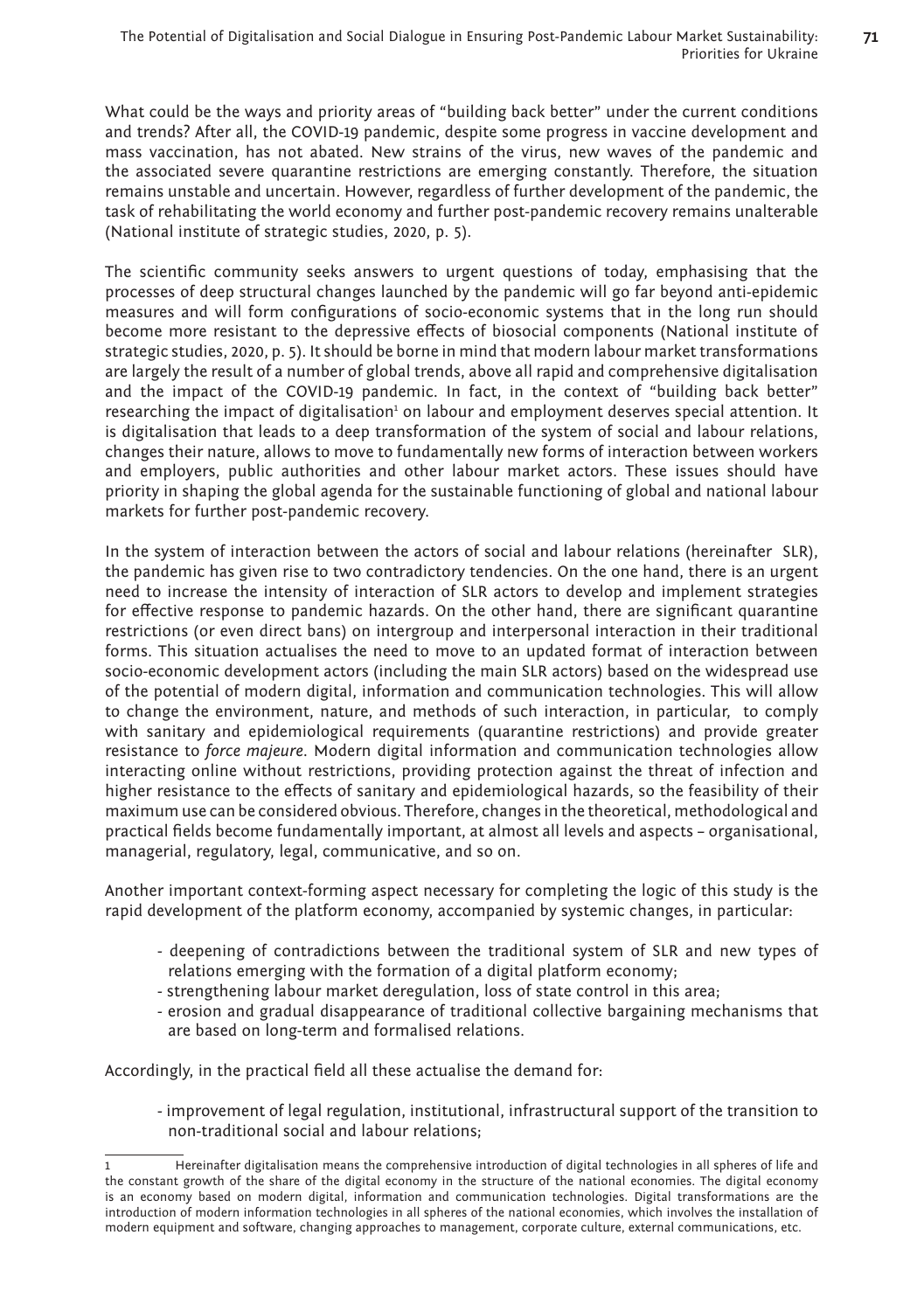- appropriate renewal of the system of social dialogue, creation of effective mechanisms of social protection for platform workers;
- ensuring collective representation of the interests of SLR actors in the age of digitalisation, creating opportunities for employees to integrate effectively into new systems of interaction between employees and employers, between employees themselves, etc.

Thus, the profound systemic changes in the global and national labour markets (caused by the forced digitalisation of the economy and the impact of the COVID-19 pandemic) actualised the need to develop comprehensive innovative solutions for fundamentally renewing the system of social dialogue on a modern technological basis, including the use of modern digital, information, communication and network technologies to ensure effective interaction of SLR actors. Implementation of the "building back better" principle becomes more real with the use of innovative approaches and solutions and other means that contribute to the recovery while making socio-economic systems more resilient against the impact of *force majeure*.

The *objective of the research* is to reveal the potential of digitalisation and social dialogue in ensuring the sustainability of national labour markets in the context of overcoming the effects of the COVID-19 pandemic (on the example of Ukraine).

In this study, the authors focus on the following aspects:

- use of the basic principles of the ILO policy on counteracting the risks and threats of the COVID-19 pandemic and ensuring the sustainability of national labour markets, their adaptation to the conditions of Ukraine in the context of developing social dialogue and involving the potential of digitalisation;
- the importance and comprehensiveness of the impact of digitalisation as a systemic phenomenon on the entire system of global and national labour markets (in the context of the COVID-19 pandemic), as well as on the system of SLR and social dialogue;
- definition and substantiation of innovative mechanisms and tools for updating the traditional SLR system, the system of social dialogue on a new technological basis (based on the potential of digital, information and communication technologies in order to overcome the COVID-19 pandemic and minimise its consequences).

The main subject field and delineation of research results (in the context of achieving the objective stated) are as follows:

- defining and substantiating promising areas for the mobilisation of socio-economic resources and communication mechanisms to counteract the negative impact of the pandemic on national labour markets;
- development of an innovative tool a platform for socially responsible partnership (hereinafter - the SRP platform), which allows moving to an updated system of interaction between social dialogue actors on a platform (digital) basis (this is the main author's result of the study);
- identifying priority areas for using the potential of social dialogue (in an updated format) to overcome the risks and threats of the COVID-19 pandemic, ensuring the stability of the national labour market in the context of post-pandemic recovery of the Ukrainian economy.

To achieve the objective of research, the authors use the concepts of a system approach, methods of systems analysis, comparative analysis and synthesis, generalisation of ILO recommendations, and the existing international experience of overcoming the effects of the COVID-19 pandemic; methods of social design, certain elements of path dependence and SWOT-analysis are also used.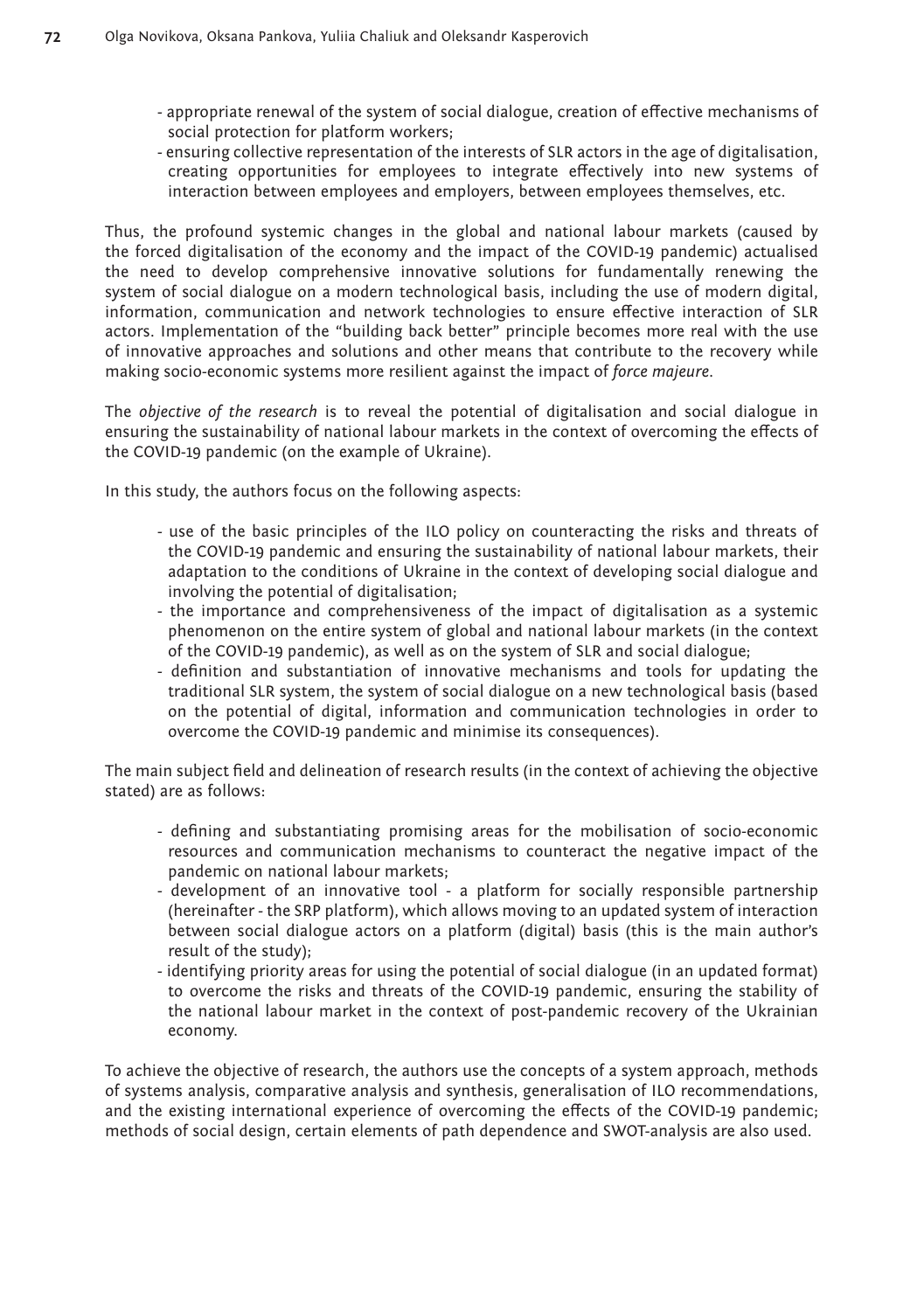# **Basic principles of the ILO policy on countering the risks and threats of the COVID-19 pandemic: main content and applicability for Ukraine**

In order to provide a decent response to the challenges facing the world today through the spread of the COVID-19 pandemic and to counter its negative consequences, the International Labour Organization points out that policy responses need to be sustained and agile, addressing five key challenges (ILO, 2020a):

- finding the right balance and sequence of health and economic and social policy interventions, particularly in light of the currently increasing infection numbers in many countries;
- ensuring that policy interventions are maintained at the necessary scale while being made increasingly effective and efficient;
- filling the stimulus gap in emerging and developing countries, which requires greater international solidarity, while improving the effectiveness of stimulus measures;
- tailoring policy support for vulnerable and hard-hit groups, including women, young people and informal workers – as labour income losses are massive, income support measures for hard-hit groups should be a policy priority;
- using social dialogue as an effective mechanism for policy responses to the crisis.

The ILO experts emphasise that national governments, employers and workers' organisations have to mobilise resources and combine them effectively to counter the long-term negative economic and social consequences of a pandemic, to restore full-fledged jobs, and to maximise workers' protection in their workplaces (ILO, 2020a, p. 13). Given the abovementioned need to maintain the right balance between stimulating demand, supporting businesses and protecting workers, the ILO has proposed four-pillar policy framework, based on international labour standards, for tackling the socio-economic impact of the COVID-19 crisis (ILO, 2020b, p. 4) (Table 1).

**Table 1:** The ILO's four-pillar policy framework, based on international labour standards, for tackling the socio-economic impact of the COVID-19 crisis

| PILLAR <sub>1</sub><br>Stimulating the economy and employment<br>Active fiscal policy<br>Accommodative monetary policy<br>$\bullet$<br>Lending and financial support to specific<br>$\bullet$<br>sectors, including the health sector                    | PILLAR <sub>2</sub><br>Supporting enterprises, jobs and incomes<br>Extend social protection for all<br>$\bullet$<br>Implement employment retention<br>٠<br>measures<br>Provide financial/tax and other relief for<br>٠<br>enterprises                                                                                                              |
|----------------------------------------------------------------------------------------------------------------------------------------------------------------------------------------------------------------------------------------------------------|----------------------------------------------------------------------------------------------------------------------------------------------------------------------------------------------------------------------------------------------------------------------------------------------------------------------------------------------------|
| PILLAR <sub>3</sub><br>Protecting workers in the workplace<br>Strengthen OSH measures<br>٠<br>Adapt work arrangements (e.g.<br>٠<br>teleworking)<br>Prevent discrimination and exclusion<br>Provide health access for all<br>Expand access to paid leave | PILLAR <sub>4</sub><br>Relying on social dialogue for solutions<br>Strengthen the capacity and resilience of<br>٠<br>employers' and workers' organisations<br>Strengthen the capacity of governments<br>$\bullet$<br>Strengthen social dialogue, system of<br>٠<br>collective labour agreements and labour<br>relations institutions and processes |

*Source:* ILO, 2020b, p. 4

The impact of the COVID-19 pandemic on the economy and the labour market in Ukraine from the very beginning followed a fairly standard scenario, typical for many other countries, without significant differences (the difference was more in the scale, capacity and resources of the state's activities to protect its citizens, rather than in the areas of this activity). Therefore, this basic ILO's four-pillar policy framework is fully applicable to Ukraine. Further in this study, this framework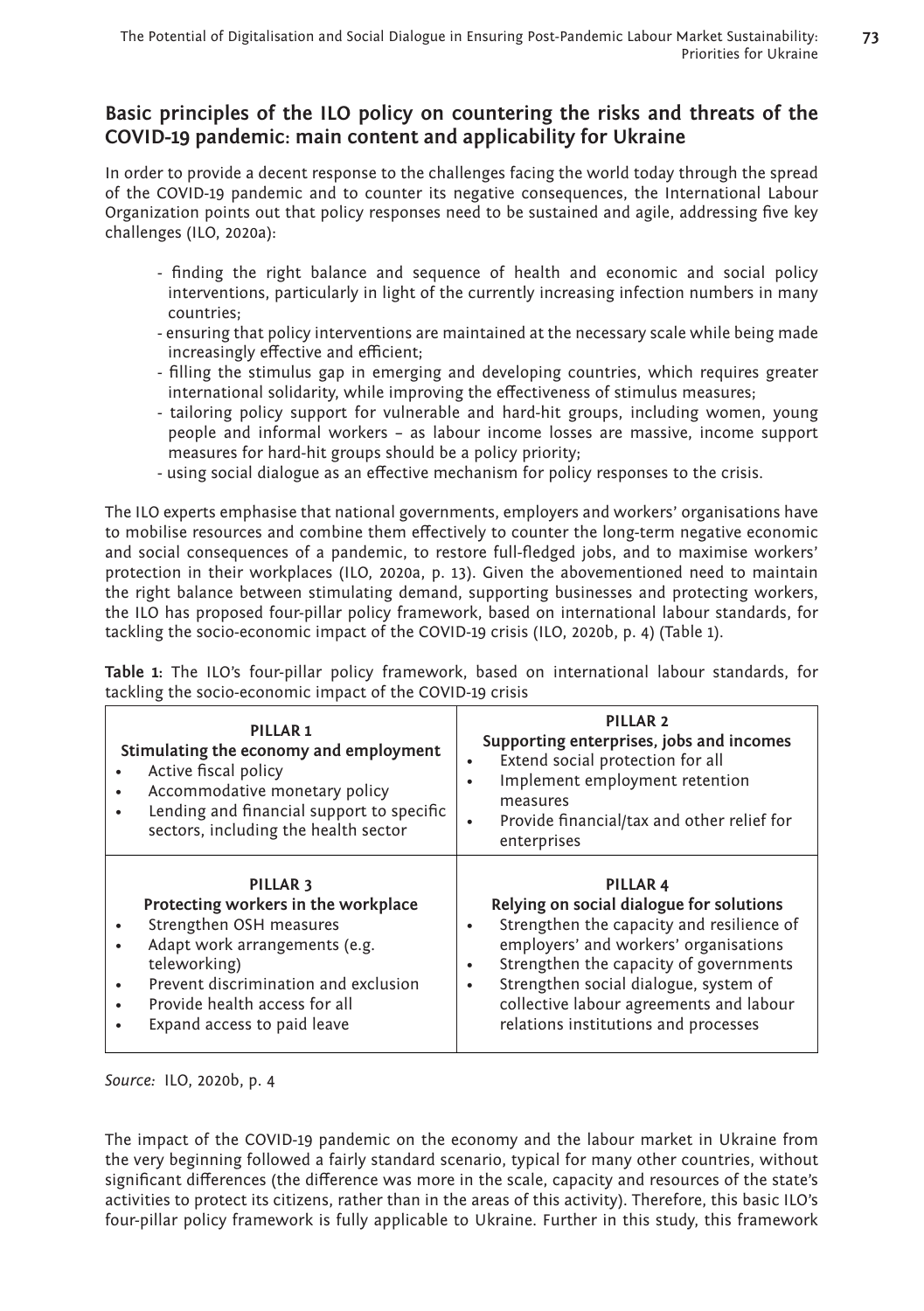will be used as a basis for determining the content of measures to ensure the sustainable functioning of labour markets in the context of the COVID-19 pandemic (based on the use of the potential of digitalisation and the social innovation proposed by the authors - the abovementioned platform of socially responsible partnership - the SRP platform). The SRP platform proposed by the authors is fully in line with ILO recommendations for national governments in Pillar 4 "Relying on Social Dialogue for solutions". Primarily the idea and mechanism of implementation of the SRP platform were developed to update the existing system of social dialogue in Ukraine, but this idea is universal and can be adapted to update the systems of social dialogue in post-Soviet countries with a tripartite system.

# **The potential of digitalisation in ensuring the sustainability of the Ukrainian labour market in the context of the COVID-19 pandemic**

Analysis of the impact of global megatrends under the COVID-19 pandemic shows that the spread of the pandemic coincided with the active phase of digitalisation, unintentionally accelerating the realisation of the accumulated potential of digital technologies and initiating the search for new solutions to counter the pandemic and its devastating socioeconomic consequences. The demand for the use of digital "tools" has focused the vector of digital transformation on the development of technological aspects in sectors of the economy directly related to the sector of vital services: online communications (primarily information, control, tracking), banking, healthcare, education, e-government, data exchange and broadband, e-commerce, finance, personal data protection, etc. The pandemic has also caused a significant increase in the number of initiatives based on digital solutions and a revision of the current digital agenda by relevant authorities, large technology companies, volunteers and businesses all around the world (HSE University, 2020, p. 3). A large number of new digital initiatives aimed directly at combating the pandemic has also been formed (HSE University, 2020, pp. 15-19). In fact, the essence of these initiatives, regardless of their specific scope (health, education, administrative services, etc.), is to create a safer (from an epidemiological point of view) environment for human interaction, using the capabilities of modern digital technologies. Thus, the development of trends and processes related to digitalisation and the development of Industry 4.0 has gained significant momentum under the COVID-19 pandemic, but more situational than systemic.

Today, both international and national monitoring studies are conducted to monitor the situation in the field of labour and employment. They indicate an extremely rapid transition to remote forms of employment (including EU) (Ahrendt et al., 2020; Sostero et al., 2020). It is noted that the COVID crisis created an impetus for a specific revolution in teleworking, which has been awaited for a generation, but which has largely failed to materialise. Certain benefits of teleworking, for both workers and employers, were not critical under normal circumstances, but became critical in the context of the COVID-19 pandemic (Kolomiyetc, 2020), which led to such a rapid growth of teleworking. According to an e-survey, about 40% of the paid working time during the crisis was done by workers from home (Ahrendt et al., 2020, p. 59). In Ukraine, the spread of remote employment has become a factor in increasing economic stability and at the same time a mechanism for protection against sanitary and epidemiological hazards.

Thus, life practice has convincingly shown that the use of the modern digital, information and communication technologies, the transition to remote work, and the spread of non-standard forms of employment have a powerful potential which has been actively implemented during the pandemic and is able to ensure greater stability of global and national labour markets under conditions of quarantine restrictions and *force majeure*.

At the same time, there are some significant factors in Ukraine whose impact hinders the spread of teleworking and involving the potential of digitalisation to ensure sustainability of the Ukrainian labour market under the COVID-19 pandemic (Filipchuk & Lomonosov, 2020), in particular: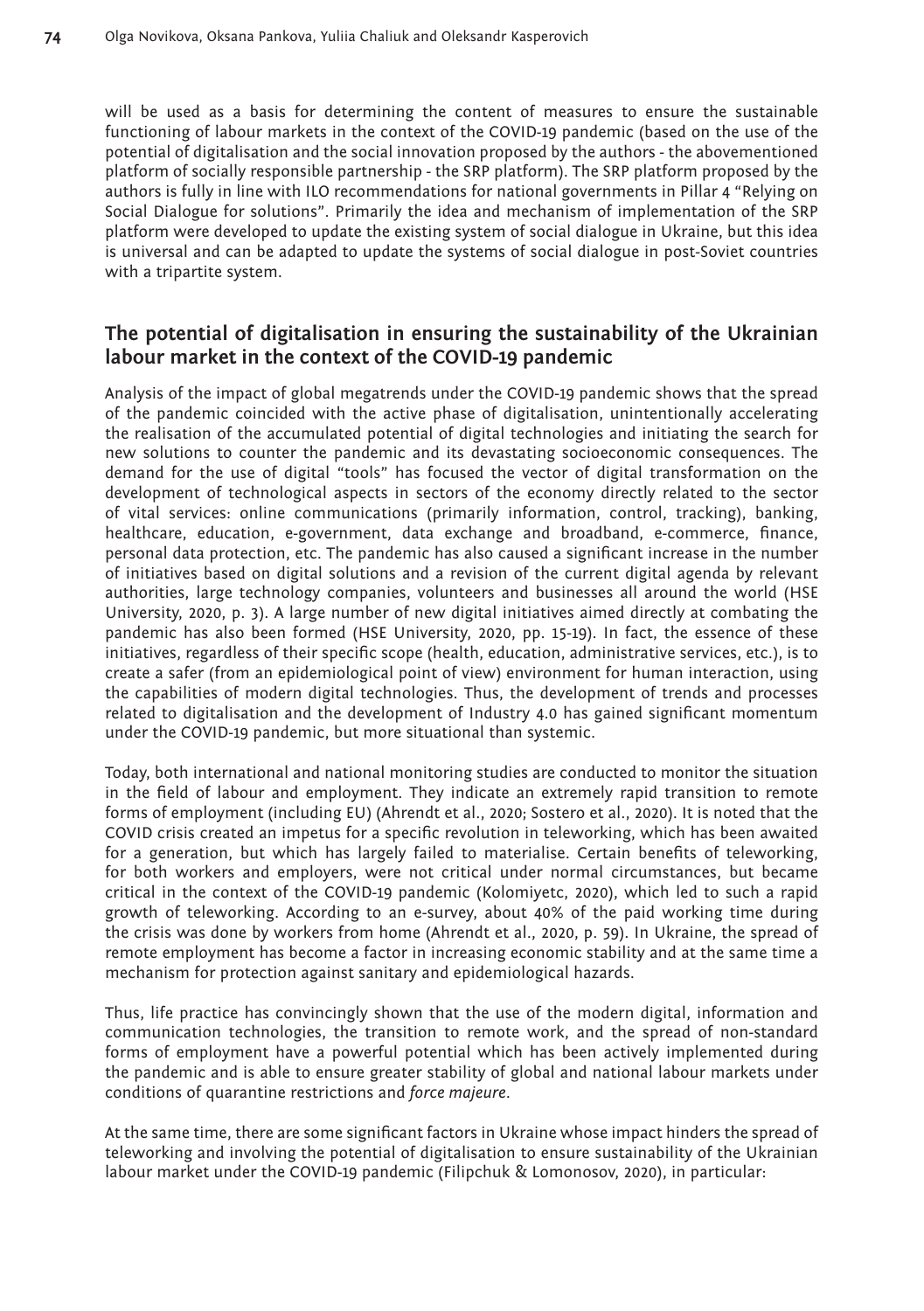- **1. The structure of the economy**. During the period of severe quarantine restrictions, workers employed in education, telecommunications, professional and scientific activities, and, in part, civil service and trade, actually switched to teleworking. But the problem is that sectors that provide the largest share of the Ukrainian GDP can't move to remote work: agricultural production, processing and mining, energy, construction, transport, etc. The possibility of transition to remote work in these areas is deeply limited precisely because of the specifics of these industries. Therefore, in Ukraine the opportunities for the spread of remote employment are fundamentally limited by the sectoral structure of the economy
- **2. Development, availability and prevalence of modern technologies** in the country this parameter is related to the assessment of the readiness of states to introduce physical distance (which actually means the available opportunities to work remotely) using three indices: reliability of platforms such as e-commerce, digital media, instruments of remote communication (for example, Zoom or Skype), distribution and stability of electronic payments for transactions and resilience of the internet infrastructure to traffic interruptions (Chakravorti & Chaturvedi, 2020). In Ukraine, the situation in these parameters is rather unfavourable.
- **3. Features of the way of life of the people** widespread in the country, a common type of organisational and household culture - the specifics of behavioral models of the working population, operational and communication processes; housing and living conditions, the structure of households, gender roles and patterns of work-life balance, the way of life of the majority of the population, models of combining work and leisure. All these features, i.e. personal life plays a significant role in the opportunities for the spread of remote work. In general, Ukrainians, with the exception of the most developed large cities, tend to have a way of life that is typical for an industrial society, with a significant share of the post-Soviet mentality. Although Ukraine is characterised by a significant gap between the generations, young people already adhere to a completely modern worldview.

The government of Ukraine has been actively responding to the situation since the beginning of the pandemic. Thus, the range of activities of the Unified portal for providing public online services to the people "Diya", created within the framework of the "Digital State" project, has expanded and will subsequently unite all government departments into a single convenient and effective online system (Ministry of Digital Transformation, 2020). The State Employment Service of Ukraine has created a platform for career guidance and career development (its purpose is to provide free career guidance services remotely) (State Employment, 2020). It is noteworthy that the Economic Incentive Program for overcoming the consequences of the COVID-19 pandemic in Ukraine was approved, which complements the comprehensive reform program in Ukraine.

Under the first wave of severe quarantine restrictions in Ukraine, Ukrainian companies switched to remote operation as much as possible, and all them were mostly set to retain the number of staff. Thus, according to a research study conducted by the sociological group "Rating", as of March 2020, 29% of the adult population of Ukraine worked remotely (Rating Group, 2020), while (according to other studies) in April 2020 in cities with a population of more than 50 thousand people already 40% of employees worked remotely part-time or full-time (Filipchuk & Lomonosov, 2020). Eventually, the situation stabilised somewhat, vaccines were developed and widely used, and quarantine restrictions were significantly softened (and sometimes even lifted). All this has allowed many forced teleworkers to return to their usual forms of work. One year after the first wave of quarantine, in May 2021, in Ukraine 21% of economically active citizens fully or partially continue to work remotely (Razumkov Center, 2021). However, a new wave of a pandemic caused by a different virus strain can quickly return the situation to its previous level. In this case, this process will be less complicated, because many employees have already gained some experience and created the technical conditions for a quick return to remote work (if necessary).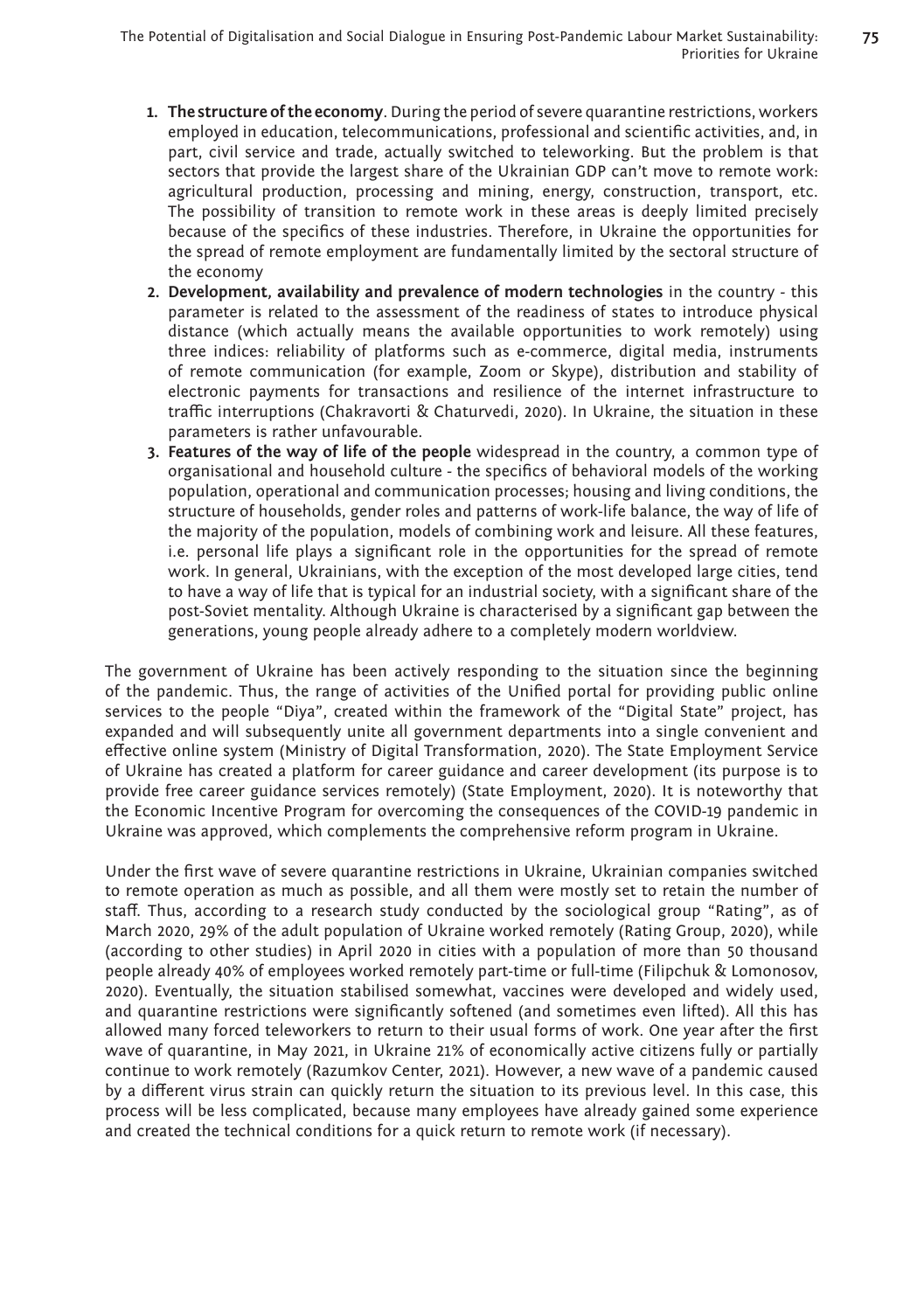In Ukraine, there is a significant spreading of platform employment2 . Digital work is available in Ukraine through more than 40 different platforms. It is expected that their number will continue to grow. These platforms include those that serve the Ukrainian market, as well as those that serve the post-Soviet, Russian-speaking and international markets. It is common to define "platform economy" as an economic activity based on platforms, which means online systems that provide comprehensive standard solutions for interaction between users, including commercial transactions. Some employees also regularly find work through social networks (Aleksynska, Bastrakova & Kharchenko, 2018). Considering the increase of remote forms of work among a growing share of the Ukrainian working population as compared to the pre-pandemic time, appropriate political and regulatory measures are needed (Filipchuk & Lomonosov, 2020).

Currently, the legal framework for creating conditions of safety and social protection against COVID-19 is being formed and clarified. Among the anti-crisis measures initiated by the Ukrainian government, it is worth noting the adoption and implementation of the Law of Ukraine "On Amendments to Certain Legislative Acts of Ukraine Aimed at Providing Additional Social and Economic Guarantees in Connection with the Spread of Coronavirus (COVID-19) (Cabinet of Ministers of Ukraine, 2020)". This law contains norms related to the regulation of flexible working hours during the transition to remote (home) work, determination of conditions and procedure for the payment of downtime (including for the period of quarantine), provision of partial unemployment benefits for employees of small and medium-sized enterprises and for employers; increasing the minimum amount of unemployment benefits, strengthening the social protection of health workers who risk their lives in the fight against COVID-19, etc.

Thus, Ukraine is gradually creating certain conditions in order to promote teleworking and involve the potential of digitalisation in overcoming socio-economic risks and dangers on the Ukrainian labour market.

The generalisation of the authors' research results (Pankova, Ishchenko & Kasperovich, 2020) allows to determine the main areas for the involvement of digitalisation resources in each of the "pillars" identified by the ILO to restore and ensure greater stability of the economy and labour markets in the context of the COVID-19 pandemic. These areas are quite universal and can be used when implementing the anti-pandemic policy not only in Ukraine but also in other post-Soviet countries. The main ones, in accordance with the structure of the ILO's four-pillar anti-pandemic policy framework, are the following.

#### **Pillar 1. Stimulating the economy and employment**

- promoting the digitalisation of various sectors of the economy, focusing on their technological re-equipment in order to ensure their stability under the quarantine restrictions;
- implementation of digitalisation programs aimed at ensuring the smooth operation of critical infrastructure and the development of sectors that can function successfully under the quarantine restrictions;
- development of platform economy and other modern forms of economic activity based on the use of digital and network technologies.

#### **Pillar 2. Supporting enterprises, jobs and incomes**

- wide support of enterprises that introduce the newest technologies that can provide a significantly new level of protection in the workplace or can provide remote work;
- creating favourable conditions for the accelerated development of distance learning and training systems;
- providing opportunities for the transition to new (first of all remote) forms of work, introduction of flexible working hours.

In this research, platform employment is used in a broad sense - as a manifestation of the development of "economy on demand" and "employment on demand", where the organizers of demand - platforms are an electronic place for transforming the work of workers under the scheme: "product-service-information".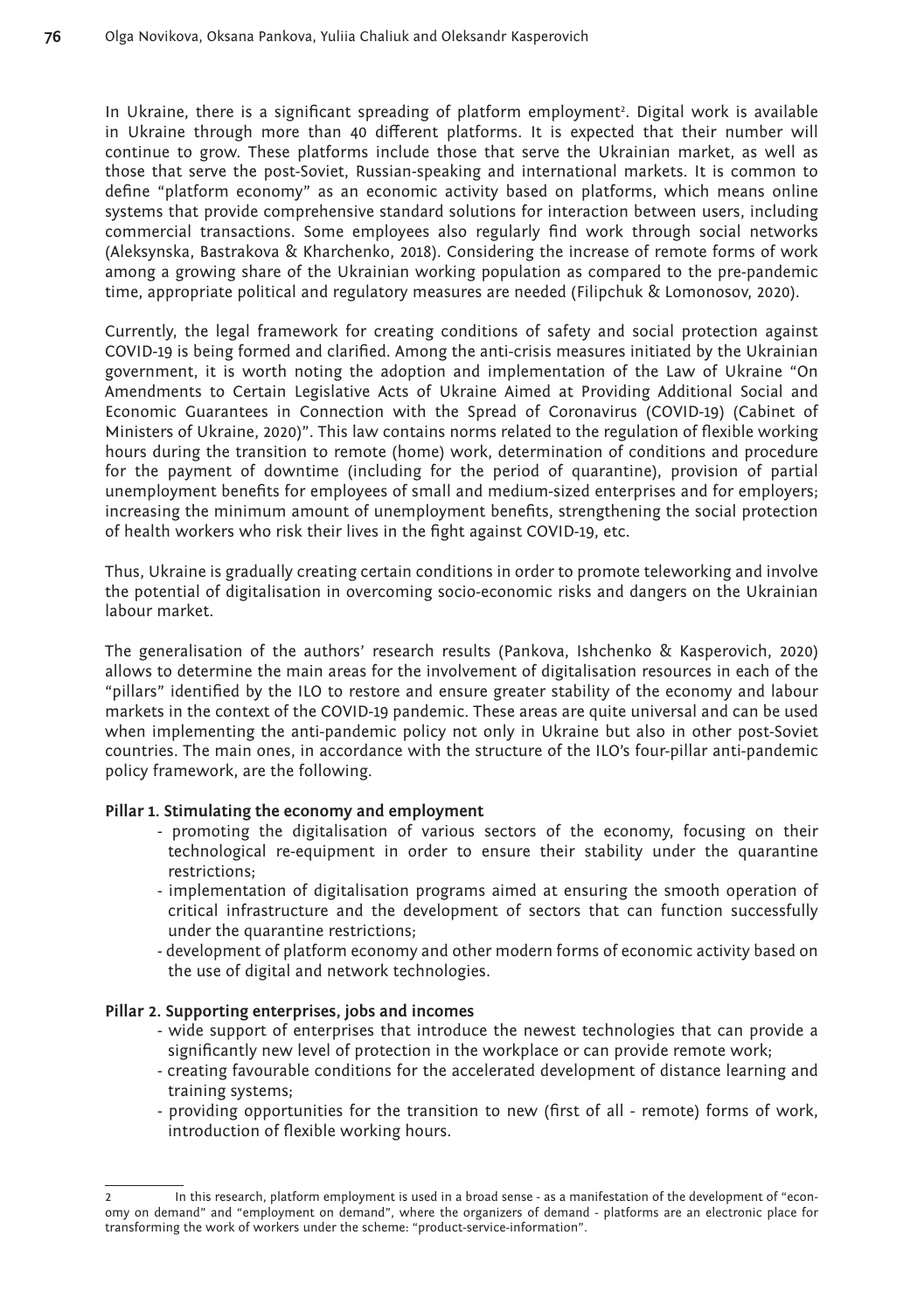**77**

### **Pillar 3. Protecting workers in the workplace**

- creation of safe workplaces through the introduction of non-standard forms of employment, innovative mechanisms for organising the labour process, the transition to remote work;
- significant increase of epidemiological protection of workplaces in cases (professions) when remote work is impossible – through the introduction of smart technologies, technologies for optimising production processes, reengineering business processes in order to minimise direct contacts between employees;
- improvement of health protection mechanisms, in particular through the introduction of remote diagnostics and treatment technologies;
- carrying out information campaigns for the creating and development of security policy for all SLR actors, introduction of measures to provide informational anti-epidemiological support.

#### **Pillar 4. Relying on social dialogue for solutions**

- introduction of social innovation in the field of social dialogue, focused on involving the potential of modern digital, information and communication technologies, in particular providing technical opportunities for coordinated interaction of SLR actors through the development and implementation of digital platforms for such interaction and communication;
- intensification of social dialogue to overcome the negative consequences of the pandemic and ensure coordinated interaction between the state, civil society, local communities, business, health care institutions and other actors – at the national, sectoral, territorial and enterprise levels;
- full consideration of the rights and guarantees of workers at the enterprise level through a system of collective bargaining in accordance with the threats posed by the COVID-19 pandemic.

One of the priorities of public policy aimed at involving the potential of digitalisation to ensure the sustainable functioning of the national labour markets in the context of COVID-19 pandemic is forming of an integrated information-communication and analytical-forecasting system to ensure decision-making. This will provide a basis for the formation and implementation of an effective and flexible anti-pandemic policy by the legislative and executive authorities of the state, the participants of the social dialogue in the field of labour and employment, aimed at supporting the enterprises of those sectors of the economy that really reduce the risks of a pandemic, as well as to support those sectors of the economy and those categories of workers (and their families) who are most affected by the pandemic. The author's concept of updating the system of social dialogue in Ukraine on the basis of creating a platform of socially responsible partnership (SRP) will contribute to the implementation of this priority in practice.

# **A platform of socially responsible partnership as social innovation aimed to update the system of social dialogue in counteracting the risks and threats of the COVID-19 pandemic.**

The formation and development of social dialogue between the participants of social partnership, which has been taking place in Ukraine for almost 30 years, long before the COVID-19 pandemic, was not focused on social integration, social solidarity or the introduction of principles of openness and transparency of payment and labour conditions. The activities of the social partners within the dialogue were formal. All fundamental issues of economic and social policy were regulated by the state, more precisely - by a limited number of large businesses owners, who have the ability to directly influence government decisions. The main reason for this situation is the imbalance and lack of common interests of employees and owners - a precondition without which effective social partnership is impossible.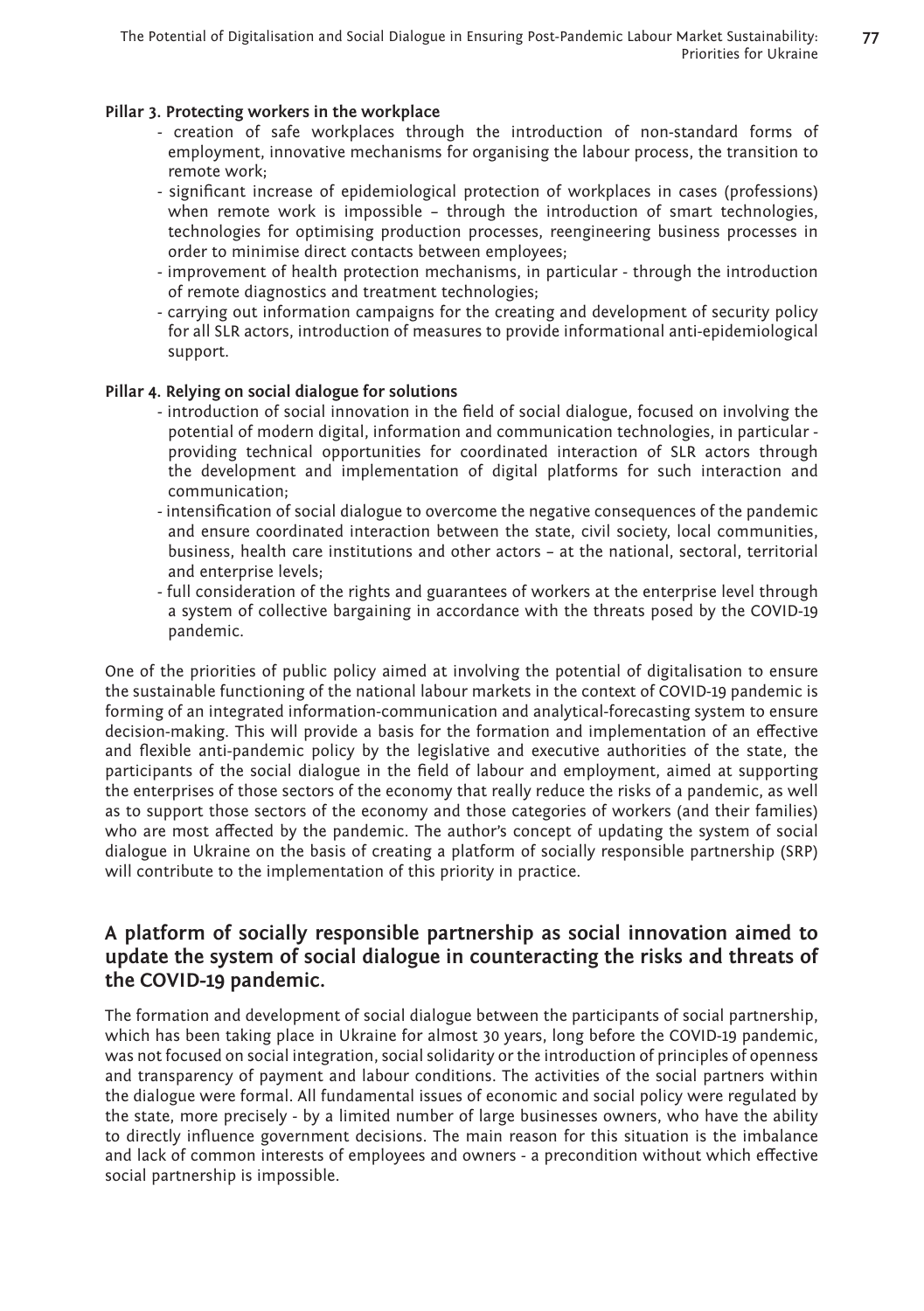The current state of the social dialogue system in Ukraine and the main trends of how it changes can be assessed as negative. The main obstacles to the constructive interaction of participants in social dialogue in Ukraine are the following:

- formality of social dialogue in Ukraine, lack of strategic vision of ways to update the social dialogue system in the face of the newest challenges and threats, passivity of state bodies in building stable and constructive partnerships in the SLR system, low level of trust in each other;
- inefficient internal and external communication, lack of initiative of the parties of social dialogue on the effective transition to the modern forms of information and communication interaction;
- weak, formalised activity of the National Tripartite Socio-Economic Council (NTSEC) as a joint representative body of the parties of the social dialogue at the national level;
- obsolescence of the current General Agreement (in particular, its content does not take into account the mechanisms for overcoming the threats caused by the pandemic and forced digitalisation), instability, erosion of the framework of collective bargaining in the SLR system.

Thus, the need for a rapid response to new challenges and threats, for the elimination of obstacles mentioned above, create a demand for a systemic and wide update of the current system of social dialogue in Ukraine. Effective, responsible interaction of the SLR actors – between employers, trade unions, state authorities, joint representative bodies – could become an important lever of counteraction to the newest risks and threats connected with COVID-19 pandemic through the search for optimal solutions and balancing the interests of partners for the common good, i.e. the safety and health of Ukrainian citizens.

ILO's recommendations, worldwide practice and the experience of national governments prove that an effective, sustainable system of social and labour relations can be built on a platform of effective partnership between the participants of the social dialogue, which is based on the balance of their interests, productive cooperation and social responsibility in order to solve emerging problems to ensure economic stability, balanced development, and safety of life. Social innovation that can renew the existing system of social dialogue must be built on these principles, through the involvement of the potential of digital, information, communication and other new technologies into the process of communication and interaction of the SLR actors.

Mobilisation of resources needed to counter the negative impact of the COVID-19 pandemic on the national labour market requires the development and implementation of social innovation, able to transform traditional approaches to the organisation of interaction between labour market actors and ensure the effectiveness of social dialogue under the newest conditions. Such social innovations must be embodied in a new model of social dialogue. The ideal model should be flexible, with high adaptive capacity to respond to the changes on global and local levels. Thus, in recent years in Europe there has been a noticeable tendency of reducing effectiveness of centralised models of social dialogue with an increasing role of a decentralised model. However, for many post-Soviet countries, such trends will not be effective. The role of the state as an actor of social relations, as a part of social dialogue remains significant and decisive, because in crises the responsibility of the state increases – as a partner in social dialogue, as an arbiter and key actor, which creates the rules for doing business and guarantees the protection of labour and social rights of citizens. This is emphasised by the UN and the ILO.

Social dialogue is an effective method of collective interaction of actors of different levels, from global (supranational) to local, because it ensures joint decision-making on the basis of joint responsibility to solve important problems. In fact, each of the national economies has its own characteristics and to some extent is in search of its own model of social dialogue. This largely applies to post-Soviet countries, where a strong and responsible position of the state is the key to the formation and constructive interaction of the SLR actors and the formation of its own innovative model of social dialogue.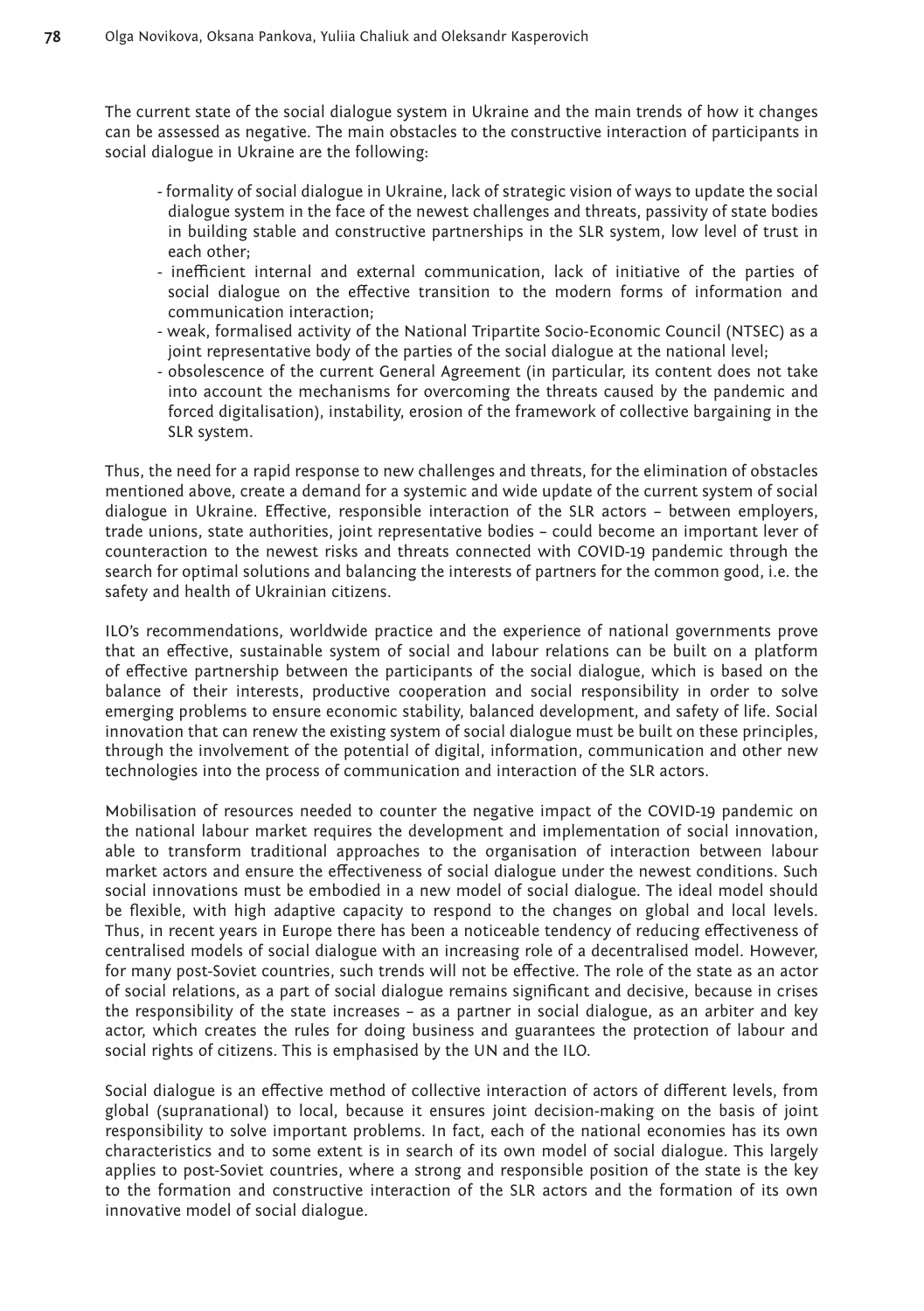**79**

The global (international) level dialogue is based on the Global Deal platform – it is a system of global partnership, whose the purpose is to jointly solve the problems of the global labour market and provide workers around the world the opportunity to use the benefits of globalisation (ILO, 2020c). As it is stated in the report "The Global Deal for Decent Work and Inclusive Growth: Social Dialogue, Skills and COVID-19", social dialogue plays a key role in mitigating the impact of shocks such as the current pandemic on business and workers, making labour markets more stable. Shaping trust and equity, governments and social partners use social dialogue to facilitate the implementation of short-term job-saving mechanisms and flexible working hours aimed at balancing social distancing in the workplace while increasing productivity. Social dialogue and collective bargaining also help to manage the risks posed by COVID-19 to health and safety in the workplace (ILO, 2020d).

At the national level, the renewal of the social dialogue system, as mentioned above, should be carried out through the introduction of social innovation. An example of such an innovation is the *platform for socially responsible partnership (SRP platform)* proposed by the authors of the article – as a powerful resource able to ensure the adoption and implementation of joint, balanced and agreed decisions based on a multi-actor frame (involvement of the maximum number of SRL actors in the interaction and decision-making). The SRP platform integrates the principles and mechanisms of social responsibility<sup>3</sup>, social partnership, social dialogue, public-private partnerships and is based on the broad involvement of the potential of modern digital, information and communication technologies.

Creating the SRP platform is one of the ways to update the existing system of social dialogue on the basis of platform ideology, in order to balance the social interests of the social dialogue participants in the field of labour and employment, finding compromises and making agreed decisions. The implementation of such a platform could create the basis for updating the modern model of public administration in general, which meets European requirements.

From the viewpoint of its practical implementation, the SRP platform is positioned as a national level platform - as a modern information and communication platform (with a wide involvement of the potential of modern digital, information and communication technologies), which allows to ensure unhindered interaction between the parties to the social dialogue under quarantine restrictions, to improve the work of joint representative bodies, involve other socio-economic actors, stakeholders and partners in the processes of strategic and tactical response to challenges and threats, with the aim of implementation of a coordinated anti-pandemic socio-economic policy to ensure the stability of the national labour market.

The substantive structure (model) of the SRP platform consists of three key elements (Fig. 1).

*Element 1* – conceptual, legal, scientific, informational, organisational, managerial, financial support for the creation and functioning of the SRP platform.

*Element 2* – shaping a multi-actor information and communication environment (based on the SRP platform), implementation of procedures for effective communication of SLR actors when developing agreed solutions by the participants of the platform.

*Element 3* – creation of an integrated network infrastructure, on the basis of which the organisation of real multisubject communication and interaction of subjects of SLR in the online mode is provided (technological aspect of the SRP platform).

It should be noted that elements mentioned above are not successive stages, but structural components of the SRP platform, the formation and improvement of which should take place simultaneously.

It should be noted that in this research, the meaning of social responsibility is much broader than corporate social responsibility; namely, as a fundamental basic principle of organisation of public life, which has many manifestations in the attitude of "everyone to everyone", first of all - the key actors of social development (state, business, civil society).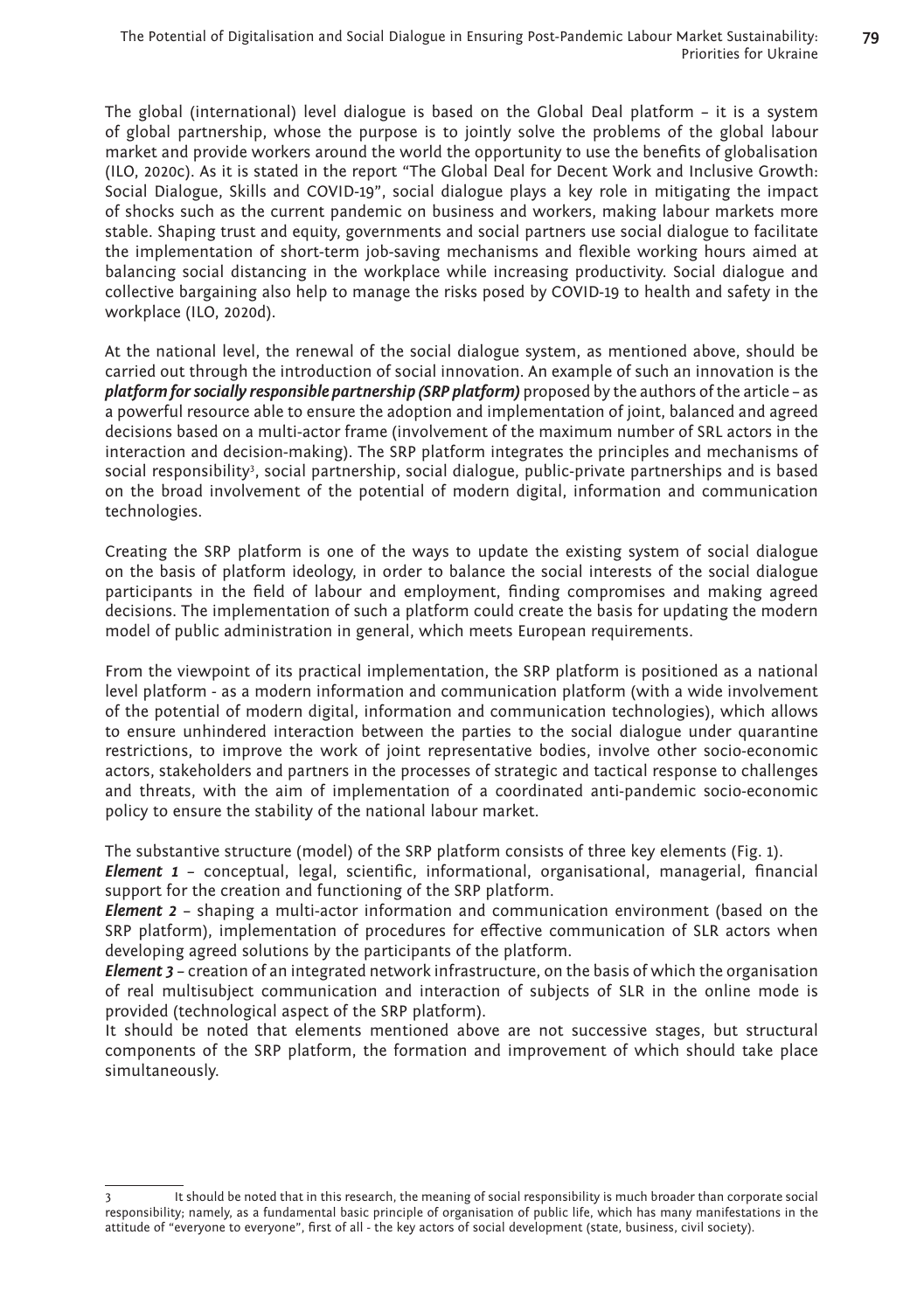

**Figure 1:** Substantive structure (model) of the platform of socially responsible partnership (SRP platform)

*Source:* Developed by O. Kasperovich

Important starting conditions for the implementation of the SRP platform at all levels include providing an appropriate regulatory and legal, organisational and managerial, technological (including digital, information and communication), institutional, infrastructural, staffing support. The SRP platform will contribute to the rationalisation of budget expenditures (while increasing the social responsibility of society), as well as reducing the burden of social spending on the budget (by attracting private investment, the transition to targeted support for the needy). The introduction of the SRP platform in Ukraine will also help strengthen public participation and move from a paternalistic position to an effective partnership and effective dialogue between the state, business and the public sector.

The introduction of the SRP platform as a basis for updating the existing system of social dialogue in the face of the newest risks and threats, according to the authors, will ensure:

- formation of a significantly new, platform model of information and communication between the participants of the social dialogue;
- development and implementation of effective communication strategies with wide use of digital and information technologies, media, platforms, social networks, internet communications;
- positive social self-organisation of participants in social-labour relations, wide involvement of civil society institutions (organisations of employers, trade unions, small and medium business, public organisations of scientists, educators, etc.);
- expansion of the resource base for the formation and implementation of effective socioeconomic and anti-pandemic policy;
- expansion of the range of social dialogue participants that can reduce the risks and threats of the COVID-19 pandemic in order to stabilise the situation in the labour market;
- updating the tools and mechanisms of system of collective labour agreements (collective bargaining) at the all levels of its implementation
- creation of stable, transparent and effective mechanisms of conciliation, moderation and arbitration, expansion of forms, ways and opportunities to prevent the emergence and resolution of collective labour disputes and conflicts;
- introducing effective mechanisms for interaction between SLR actors to respond urgently to situations that may arise in branches of economy or enterprises (including risks and threats connected with the COVID-19 pandemic).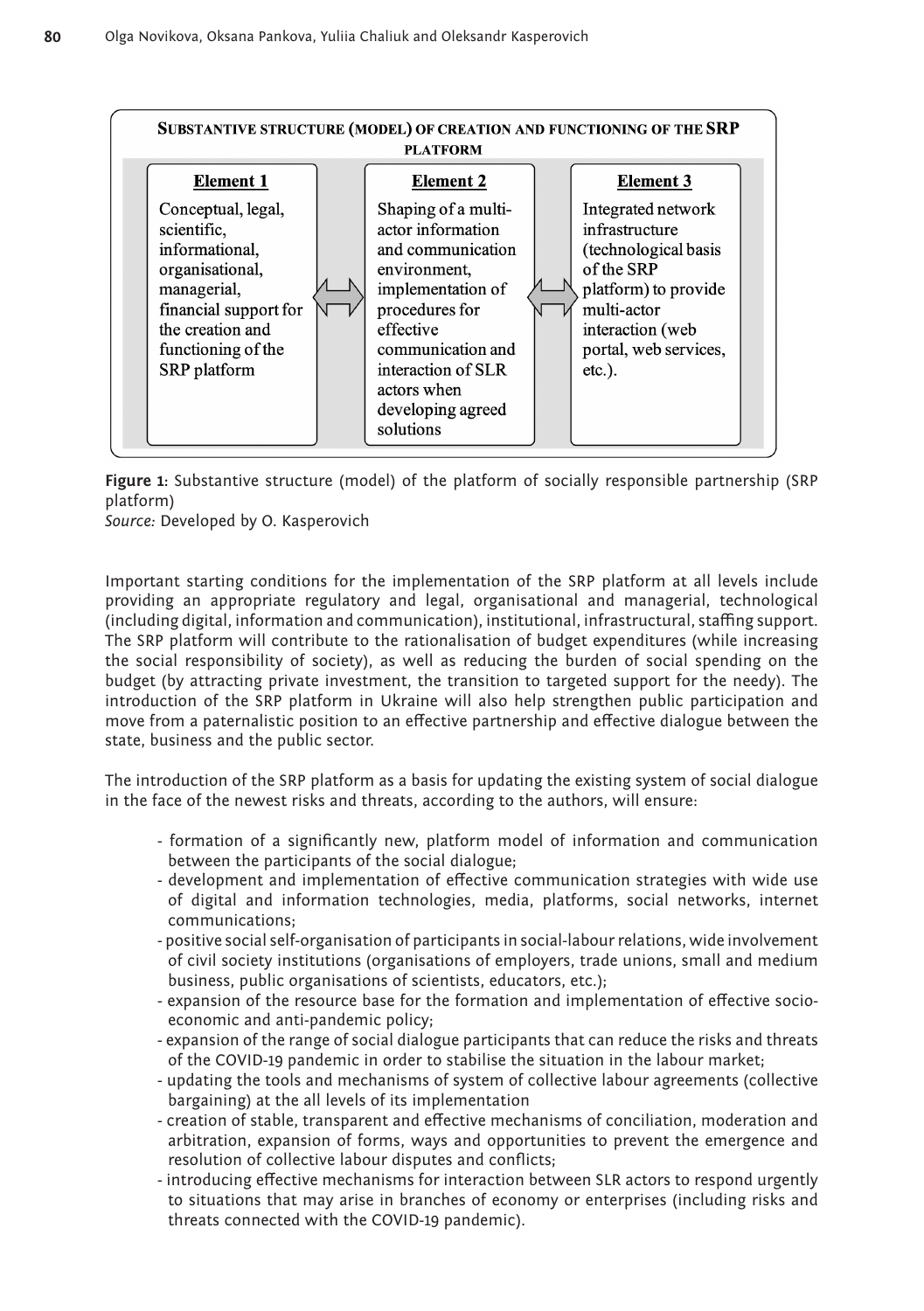A combination of the ILO's four-pillar policy framework and opportunities to ensure the sustainable functioning of the labour market under conditions of forced digitalisation and the impact of the COVID-19 pandemic allows to define priority areas of involving the potential of social dialogue to overcome the risks and threats of the COVID-19 pandemic (Table 2). The implementation of the SRP Platform will facilitate their realisation.

**Table 2:** Priority areas for involving the potential of social dialogue in order to ensure the sustainability of labour markets (in the context of digitalisation and the COVID-19 pandemic)

| PILLAR <sub>1</sub><br>Stimulating<br>the economy<br>and<br>employment  | - making a joint vision for the future, forming mechanisms for the<br>implementation of the risk-recovery model of economic, social and labour<br>development with the participation of all actors of the social dialogue;<br>- adoption of agreed decisions on the formation and implementation of state<br>anti-pandemic socio-economic policy;<br>- elaboration of joint agreements by the participants of the social dialogue on<br>the spread of flexible and non-standard forms of employment<br>- harmonisation of the legal base of Ukraine with the international norms,<br>which regulate the relations between the main SLR actors on the basis of<br>security (national, social, economic, social, industrial, etc.), responsibility,<br>partnership to counter the risks and threats of the COVID-19 pandemic;<br>- strengthening the role of the state as a guarantor for achieving socio-<br>economic stability and balancing the interests of the state, employers and<br>employees during the COVID-19 pandemic;<br>- ensuring the modernisation of the system of state regulation of the national<br>labour market on the basis of social responsibility;<br>- strengthening the role of the state, employers, trade unions in protecting the<br>social and labour rights of workers and ensuring the safety of their lives and<br>health under the COVID-19 pandemic;<br>- definition of powers and responsibilities of central, regional executive<br>bodies for the implementation of state anti-pandemic policy and ensuring the<br>stability of the national labour market.                                                                                       |
|-------------------------------------------------------------------------|------------------------------------------------------------------------------------------------------------------------------------------------------------------------------------------------------------------------------------------------------------------------------------------------------------------------------------------------------------------------------------------------------------------------------------------------------------------------------------------------------------------------------------------------------------------------------------------------------------------------------------------------------------------------------------------------------------------------------------------------------------------------------------------------------------------------------------------------------------------------------------------------------------------------------------------------------------------------------------------------------------------------------------------------------------------------------------------------------------------------------------------------------------------------------------------------------------------------------------------------------------------------------------------------------------------------------------------------------------------------------------------------------------------------------------------------------------------------------------------------------------------------------------------------------------------------------------------------------------------------------------------------------------------------------------------|
| PILLAR <sub>2</sub><br>Supporting<br>businesses,<br>jobs and<br>incomes | - making agreed decisions on the creation of mechanisms to ensure safe jobs,<br>innovative mechanisms for organising the labour process, the transition to<br>remote work;<br>- development and implementation of an occupational health and safety<br>policy coordinated by the participants of social dialogue, introduction of<br>technologies of remote diagnostics and treatment;<br>- improvement of social protection systems and provision of social guarantees<br>to workers at the production (local), sectoral levels in the context of the<br>COVID-19 pandemic;<br>- development and implementation of programs of social, economic,<br>epidemiological protection of employees on the basis of decisions agreed by<br>the participants of the social dialogue on the national, sectoral, territorial<br>levels of government;<br>- development and implementation of mechanisms to strengthen the<br>responsibility of state and regional executive bodies for the growth of<br>sanitary-epidemiological, social, economic, public dangers in the context of<br>the spread of the COVID-19 pandemic;<br>- ensuring coordinated interaction between state authorities and local self-<br>government, definition of clear criteria for the division of powers between<br>local governments and executive authorities concerning business support,<br>prevention and overcoming of risks and dangers for the labour market under<br>the influence of the COVID-19 pandemic<br>- strengthening public policy aimed at consolidating the efforts of the state,<br>employers, local communities and individuals to finance health care services<br>during the COVID-19 pandemic. |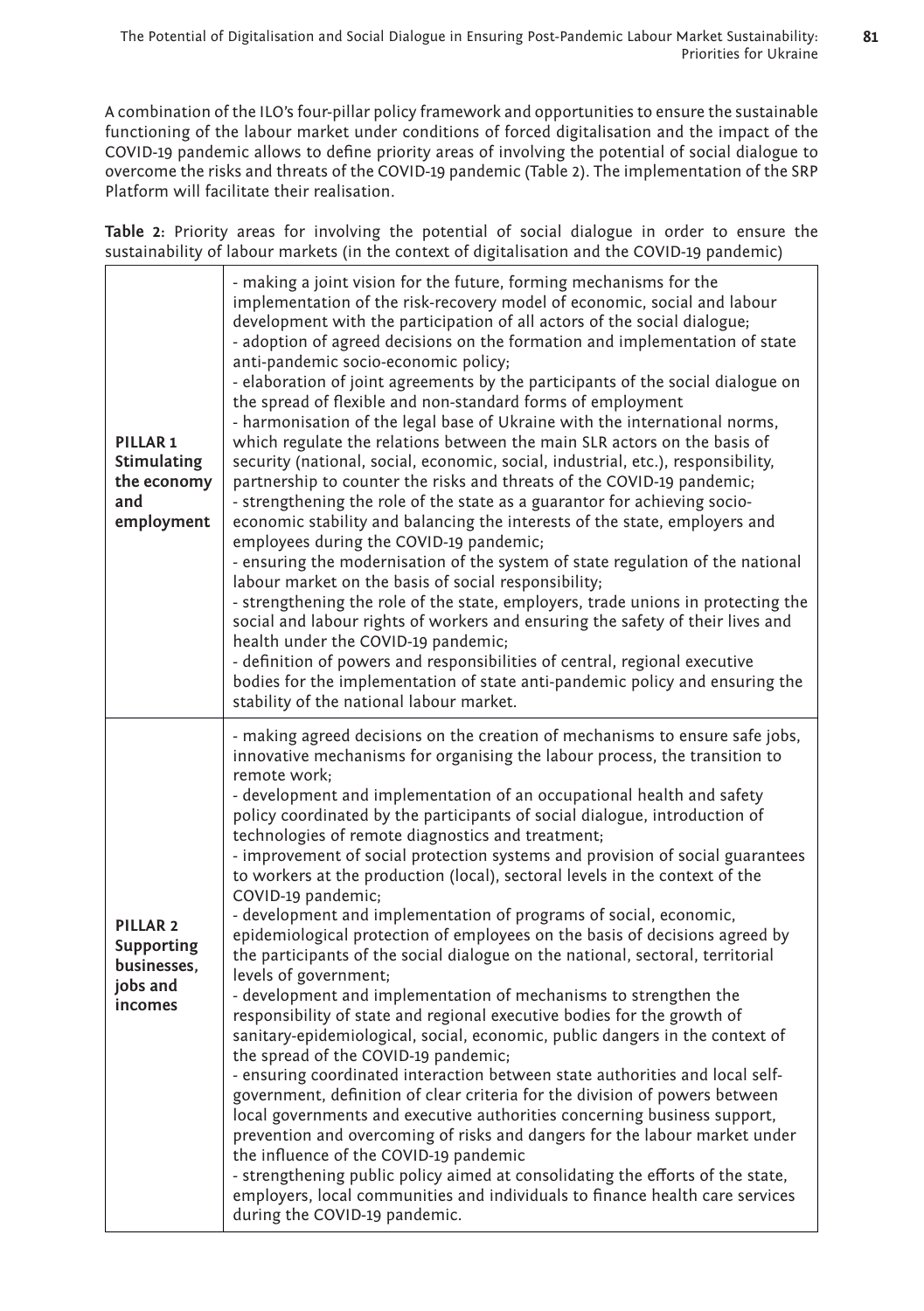| PILLAR <sub>3</sub><br>Protecting<br>workers<br>in the<br>workplace | - joint initiation (by the participants of social dialogue) of information<br>campaigns for the formation and development of online security policy;<br>- creation of a system of communication social and communication<br>interaction between medical institutions (doctors) and enterprises to meet<br>the needs of providing medical services in the context of the COVID-19<br>pandemic;<br>- creation of a national preventive risk-oriented system of occupational safety,<br>which provides control of risks to the life and health of workers, taking into<br>account the specifics of the COVID-19 pandemic;<br>- prevention of simultaneous exposure to epidemiological, industrial,<br>domestic, environmental, psychological risks and ensuring the reduction of<br>their negative impact;<br>- creation of conditions for citizens for full protection and safety of life<br>and health (at the workplace, in public life - in transport, in hospitals,<br>supermarkets, etc.);<br>- introduction of targeted responsibility of state and regional executive<br>and legislative bodies for non-response to risks and dangers caused by the<br>COVID-19 pandemic;<br>- spreading and promotion of standards of responsibility, psychological<br>resilience and security, optimism, integrity, philanthropy in the media under<br>severe quarantine restrictions due to the impact of the COVID-19 pandemic. |
|---------------------------------------------------------------------|--------------------------------------------------------------------------------------------------------------------------------------------------------------------------------------------------------------------------------------------------------------------------------------------------------------------------------------------------------------------------------------------------------------------------------------------------------------------------------------------------------------------------------------------------------------------------------------------------------------------------------------------------------------------------------------------------------------------------------------------------------------------------------------------------------------------------------------------------------------------------------------------------------------------------------------------------------------------------------------------------------------------------------------------------------------------------------------------------------------------------------------------------------------------------------------------------------------------------------------------------------------------------------------------------------------------------------------------------------------------------------------------------------------------------|
| PILLAR 4<br>Relying<br>on social<br>dialogue for<br>solutions       | - implementation of a renewed multi-actor system of social dialogue (SRP<br>platform) on the national level;<br>- providing opportunities for cooperation between civil society and<br>government on the basis of trust, social partnership, joint social responsibility<br>in the context of the COVID-19 pandemic;<br>- providing opportunities for constructive social dialogue between the SLR<br>actors at the national, sectoral, territorial, enterprise levels using tools and<br>resources of digitalisation;<br>- strengthening public control over decision-making by executive authorities<br>and local governments on the implementation of measures aimed at<br>minimising risks and dangers on the labour market in the context of the<br>COVID-19 pandemic;<br>- implementation of the best world experience aimed at improving the<br>mechanisms of social dialogue between the participants the SLR actors.                                                                                                                                                                                                                                                                                                                                                                                                                                                                                            |

*Source:* Developed by O. Pankova

The conceptual basis of the SRP platform is consistent with the new paradigm of social dialogue in Ukraine in the context of the implementation of the provisions of the EU-Ukraine Association Agreement on the basis of interaction between the social partners and representatives of the third sector in the format of "Social Dialogue +" in order to balance the economic, social and environmental interests of Ukrainian society (ILO Technical Cooperation Project, 2017). The SRP platform also meets the basic criteria of the Decent Work Concept, which is comprehensive and aims to ensure a high quality of working life, including the protection of the rights and balancing the interests of employees, employers, the state and society, and regulates the range of interests of each of the SLR actors. This is especially valuable in face of the risks and threats of the COVID-19 pandemic and quarantine restrictions.

Social dialogue should become the basis, an effective and integral part of the political system of Ukrainian society in order to get Ukraine out of the current crisis with the least losses for the people, the economy and the state, and implementing the SRP platform could benefit a lot in the social dialogue renewal. The activities of the SLR actors, stakeholders of socio-economic development should be based on the principles of strong social dialogue, balancing the social interests of partners,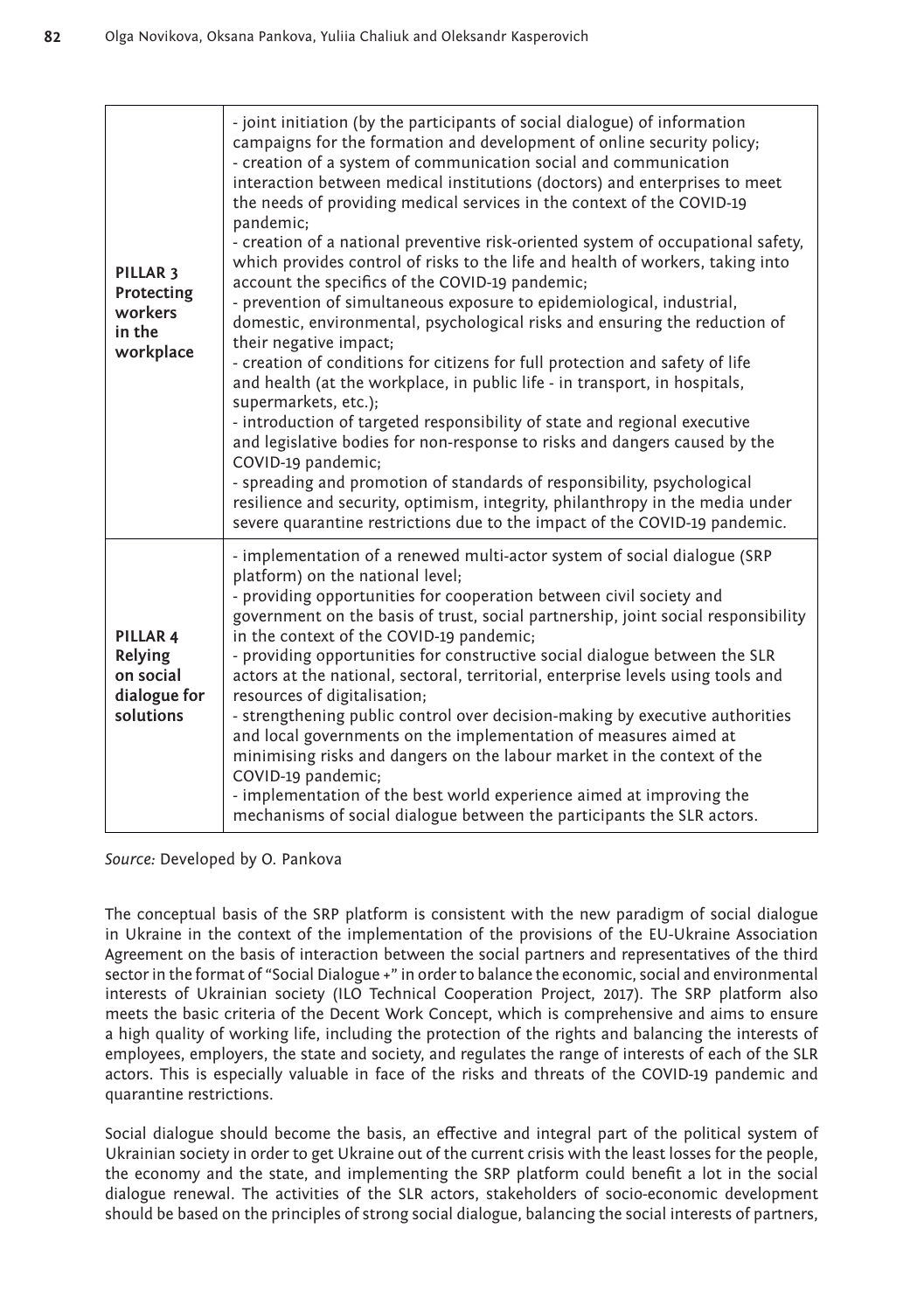social trust and responsibility for the results and effectiveness of decisions on countering the risks and threats of the COVID-19 pandemic and further post-pandemic recovery.

# **Conclusions**

The implementation of the ILO's principle of "building back better" is focused on 4 main components ("pillars"): 1) stimulating the economy and employment; 2) supporting enterprises, jobs and incomes; 3) protecting workers in the workplace and 4) relying on social dialogue for solutions. The ILO has recommended these priorities for national governments as a basic framework for implementing resource mobilisation policies for tackling the socio-economic impact of the COVID-19 crisis, including its impact on global and national labour markets. Accordingly, the key task today is to integrate efforts and resources to ensure the sustainability of global and national economies through the implementation of these 4 priorities.

The impact of the COVID-19 pandemic on the economy and labour market in Ukraine follows a standard scenario, which is typical for other post-Soviet countries. The ILO's four-pillar policy framework has been further concretised in accordance with the prospects of its application in Ukraine, namely:

- 1. definition and substantiation of the main areas for ensuring the sustainability of the national labour market under the COVID-19 pandemic, on the basis of involving the potential of digitalisation in accordance with each of the ILO's "pillars", defined to restore the economy and ensure the sustainability of national labour markets. Moreover, these areas are universal and can be used in shaping anti-pandemic policies not only in Ukraine but also in other post-Soviet countries (with some adaptation to the specifics of a particular country);
- 2. substantiation of measures that should be implemented in Ukraine in accordance with the ILO recommendations on  $4<sup>th</sup>$  pillar "Relying on social dialogue for solutions."

With the growing number and spread of new forms of employment, caused by the rapid development of digitalisation and the impact of the COVID-19 pandemic, the systems of regulation of social and labour relations, social dialogue and social protection need fundamental and systemic renewal. Such renewal is possible under the condition of reorientation on introduction of social innovations with wide use of modern digital, information and communication technologies.

One of the key areas for involving the potential of digitalisation to restore the sustainable functioning of the national labour market should be the development of platform ideology, which could be embodied in specific forms, mechanisms, tools, multi-actor platforms – both in the field of economic activity (including the labour market), and more broadly at the level of public relations. Technological innovation and digitalisation have already laid the foundation for the creation and operation of digital platforms, new business models and socio-behavioural transformations reflect the development of these processes. The COVID-19 crisis has actualised the social demand for these innovations.

An integrated approach to a comprehensive and systematic renewal of the social dialogue system in Ukraine (as in other post-Soviet countries) could be the innovative Platform of Socially Responsible Partnership (SRP platform), proposed by the authors. The substantive structure (model) of the SRP platform includes:

- 1. technological platform (web portal and other web services) as an integrated network infrastructure that provides the basis for the organisation of multi-actor online interaction;
- 2. multi-actor information and communication environment, which is formed through the involvement of the maximum number of participants of the social dialogue (government agencies, employers, trade unions, civil society institutions and other SLR actors);
- 3. conceptual, legal, scientific, methodical, information, communication, organisational, managerial, staffing support needed for creation and functioning of SRP platform.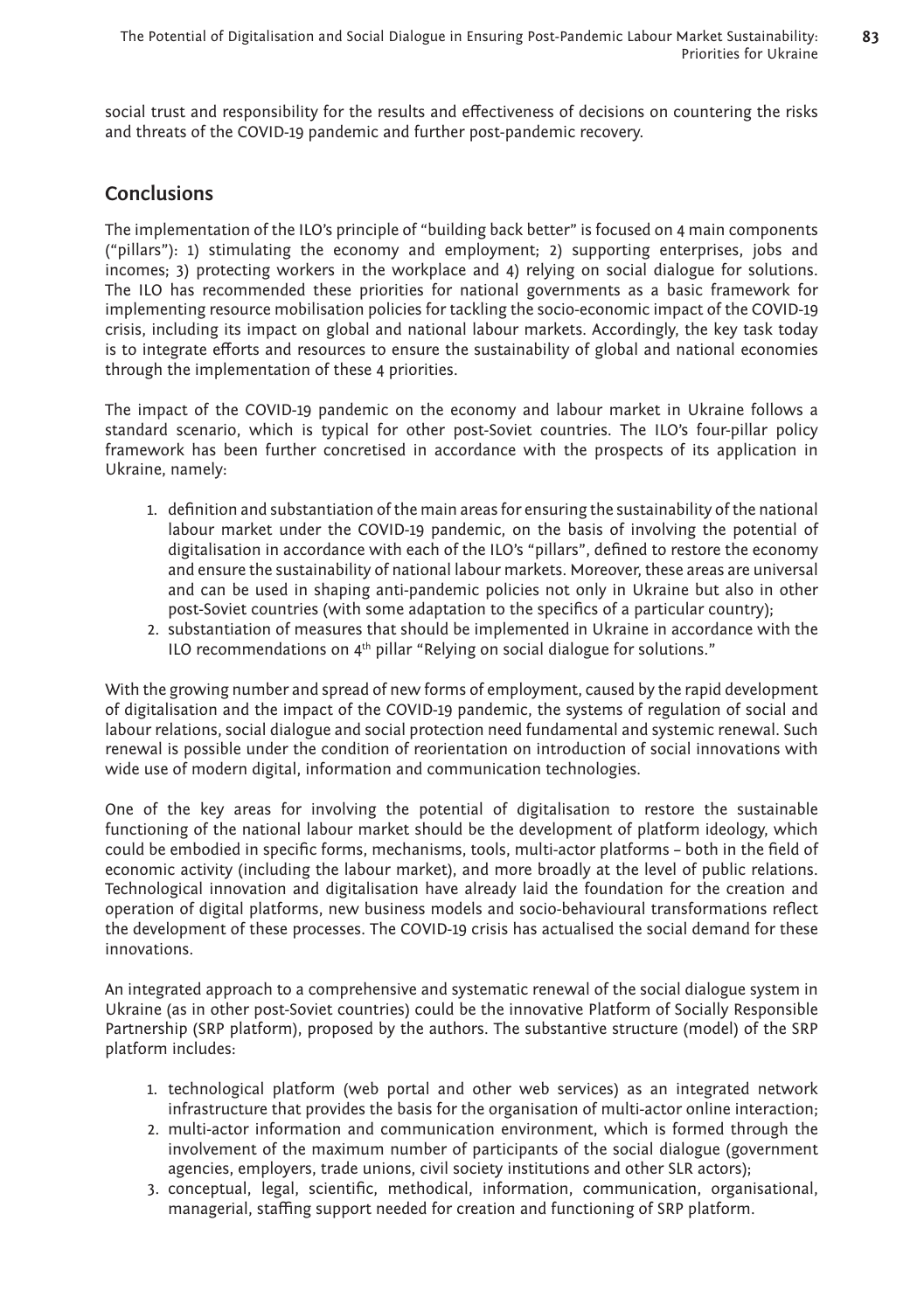Authors substantiate that the SRP platform can become an innovative basis for bringing the social dialogue system in Ukraine to a significantly new level, adequate to the severity and scale of the newest challenges, and could facilitate shaping effective anti-pandemic public policy based on compliance with international labour standards.

The idea, the principle of structural construction and the general mechanism of implementation of the SRP platform are universal and can be adapted to update the systems of social dialogue in other post-Soviet countries, where the system of tripartism operates.

Authors' considerations concerning the development and substantiation of the SRP platform as a social innovation, the implementation of which can help to update significantly the existing system of social dialogue in Ukraine, could be considered as a certain comprehension of the features of the new socio-economic reality caused by the rapid digitalisation and the COVID-19 pandemic. This is a certain argument that a reasonable digitalisation of the economy and society can provide reliable protection against global and national risks and threats and promote the sustainability of global and national labour markets and post-pandemic recovery.

# **References**

- Ahrendt, D., Cabrita, J., Clerici, E., Hurley, J., Leončikas, T., Mascherini, M., Riso, S., Eszter Sandor, E. (2020). *Living, working and COVID-19.* Eurofond. [https://www.eurofound.europa.eu/sites/](https://www.eurofound.europa.eu/sites/default/files/ef_publication/field_ef_document/ef20059en.pdf) [default/files/ef\\_publication/field\\_ef\\_document/ef20059en.pdf](https://www.eurofound.europa.eu/sites/default/files/ef_publication/field_ef_document/ef20059en.pdf)
- Aleksynska, M., Bastrakova, A., Kharchenko, N. (2018). *Work on digital labour platforms in Ukraine: Issues and policy perspectives.* International Labour Organization. [https://www.ilo.org/wcmsp5/](https://www.ilo.org/wcmsp5/groups/public/---ed_protect/---protrav/---travail/documents/publication/wcms_635370.pdf) [groups/public/---ed\\_protect/---protrav/---travail/documents/publication/wcms\\_635370.pdf](https://www.ilo.org/wcmsp5/groups/public/---ed_protect/---protrav/---travail/documents/publication/wcms_635370.pdf)
- Cabinet of Ministers of Ukraine. (2020, April 28). *Law of Ukraine "On Amendments to Certain Legislative Acts of Ukraine Aimed at Providing Additional Social and Economic Guarantees in Connection with the Spread of Coronavirus Disease (COVID-19)".* Cabinet of Ministers of Ukraine. [https://](https://zakon.rada.gov.ua/laws/show/540-20#Text) [zakon.rada.gov.ua/laws/show/540-20#Text](https://zakon.rada.gov.ua/laws/show/540-20#Text)
- Chakravorti, B., & Chaturvedi, R. (2020, April 29). *Which countries were (and weren't) ready for remote work?* Harvard Business Review. [https://hbr.org/2020/04/which-countries-were-and-werent](https://hbr.org/2020/04/which-countries-were-and-werent-ready-for-remote-work)[ready-for-remote-work](https://hbr.org/2020/04/which-countries-were-and-werent-ready-for-remote-work)
- Filipchuk, L., & Lomonosov, N. (2020, September 24). *Coronavirus and teleworking: what the state has done. Analytical report.* Analytical Center CEDOS. [https://www.cedos.org.ua/uk/articles/](https://www.cedos.org.ua/uk/articles/koronavirus-i-dystantsiina-robota-shcho-zrobyla-derzhava) [koronavirus-i-dystantsiina-robota-shcho-zrobyla-derzhava](https://www.cedos.org.ua/uk/articles/koronavirus-i-dystantsiina-robota-shcho-zrobyla-derzhava)
- HSE University (2020). *Digital agenda and initiatives in the field of digital technologies in the context of COVID-19 (review of practices of the European Union, the Organization for Economic Cooperation and Development, and other countries).* Institute for Statistical Studies and Economics of Knowledge.<https://issek.hse.ru/mirror/pubs/share/412582034.pdf>
- ILO (2020a). *ILO Monitor: COVID-19 and the world of work.* [https://www.ilo.org/wcmsp5/groups/public/-](https://www.ilo.org/wcmsp5/groups/public/---dgreports/---dcomm/documents/briefingnote/wcms_749399.pdf) [--dgreports/---dcomm/documents/briefingnote/wcms\\_749399.pdf](https://www.ilo.org/wcmsp5/groups/public/---dgreports/---dcomm/documents/briefingnote/wcms_749399.pdf)
- ILO (2020b). *A policy framework for tackling the economic and social impact of the COVID-19 crisis.* [https://](https://www.ilo.org/wcmsp5/groups/public/@dgreports/@dcomm/documents/briefingnote/wcms_745337.pdf) [www.ilo.org/wcmsp5/groups/public/@dgreports/@dcomm/documents/briefingnote/](https://www.ilo.org/wcmsp5/groups/public/@dgreports/@dcomm/documents/briefingnote/wcms_745337.pdf) [wcms\\_745337.pdf](https://www.ilo.org/wcmsp5/groups/public/@dgreports/@dcomm/documents/briefingnote/wcms_745337.pdf)
- ILO (2020c). *The global deal for decent work and inclusive growth flagship report 2020: Social dialogue, skills and COVID-19.* [https://www.ilo.org/wcmsp5/groups/public/---dgreports/---dcomm/--](https://www.ilo.org/wcmsp5/groups/public/---dgreports/---dcomm/---publ/documents/publication/wcms_758550.pdf) [publ/documents/publication/wcms\\_758550.pdf](https://www.ilo.org/wcmsp5/groups/public/---dgreports/---dcomm/---publ/documents/publication/wcms_758550.pdf)
- ILO (2020d). *The need for social dialogue in addressing the COVID-19 crisis.* [https://www.ilo.org/wcmsp5/](https://www.ilo.org/wcmsp5/groups/public/---ed_dialogue/---dialogue/documents/briefingnote/wcms_743640.pdf) [groups/public/---ed\\_dialogue/---dialogue/documents/briefingnote/wcms\\_743640.pdf](https://www.ilo.org/wcmsp5/groups/public/---ed_dialogue/---dialogue/documents/briefingnote/wcms_743640.pdf)
- ILO Technical Cooperation Project. (2017, November 09). *A roadmap for social dialogue modernization strategy.* Employer. [https://robotodavets.org.ua/2017/11/09/dorozhnya-karta-strategiya](https://robotodavets.org.ua/2017/11/09/dorozhnya-karta-strategiya-modernizatsiyi-sotsialnogo-dialogu)[modernizatsiyi-sotsialnogo-dialogu.](https://robotodavets.org.ua/2017/11/09/dorozhnya-karta-strategiya-modernizatsiyi-sotsialnogo-dialogu)